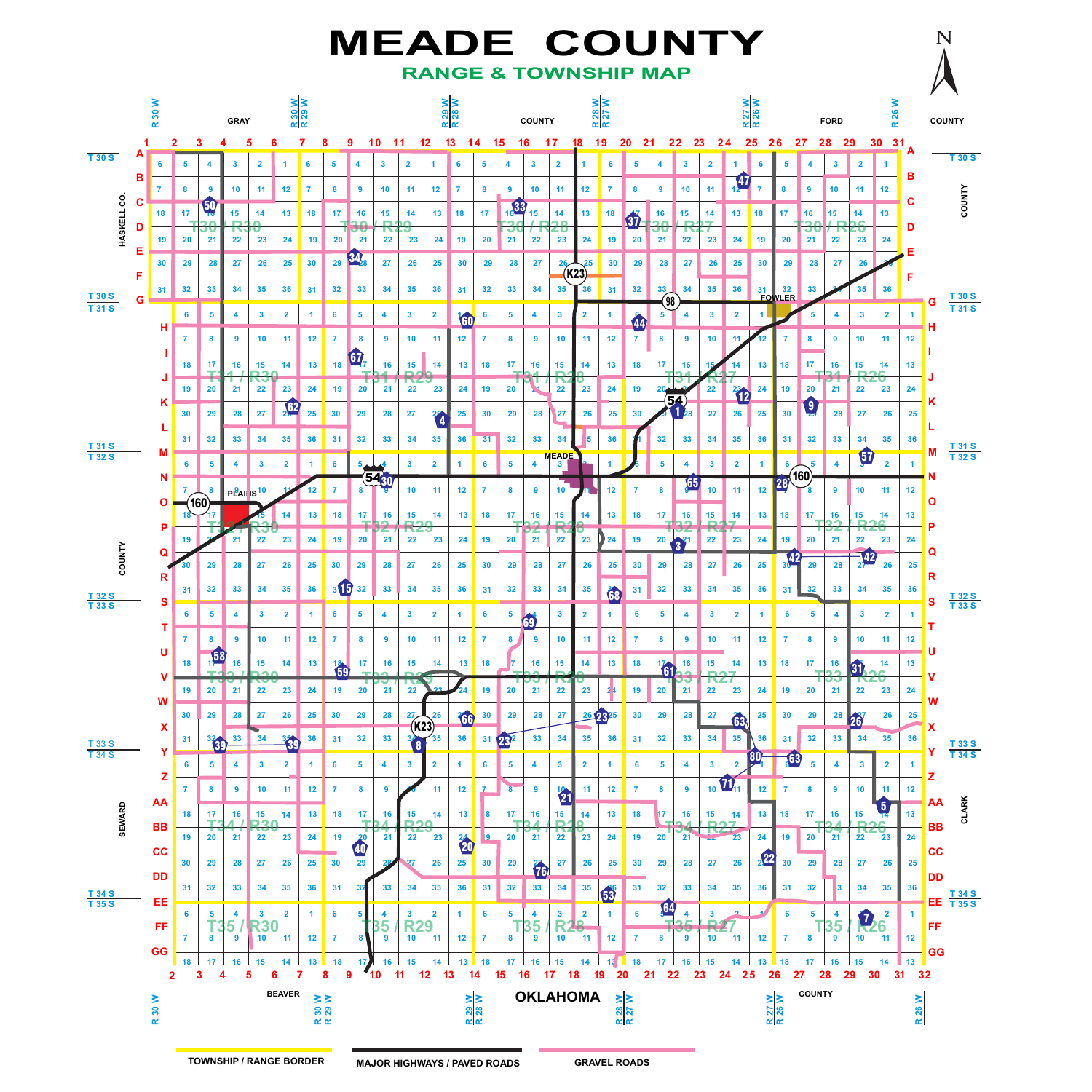| <b>SCHOOL NAME</b>           | #  | <b>Legal Description</b> |  | <b>SCHOOL NAME</b>            | #  | <b>Legal Description</b> |
|------------------------------|----|--------------------------|--|-------------------------------|----|--------------------------|
| Angell                       | 15 | SE/C NE/4 31-32-29       |  | Pleasant Hill                 | 61 | SE/C SE/4 17-33-27       |
| Artesian                     | 44 | SW/C SE/4 6-31-27        |  | Pleasant Home                 | 62 | NE/C NE/4 26-31-30       |
| Atwater                      | 8  | SE/C SE/4 34-33-29       |  | Pleasant Valley               | 53 | SE/C SW/4 36-34-28       |
| <b>Belle Meade</b>           | 1  | SW/C NW/4 28-31-27       |  | <b>Pleasant View</b>          | 33 | NE/C NE/4 16-30-28       |
| Black                        | 25 | SE/C SW/4 35-32-28       |  | <b>Pleasant View</b>          | 58 | NE/4 NE/4 17-33-30       |
| Century                      | 23 | NW/C SW/4 32-33-28       |  | Pleasant View/Button          | 50 | NW/C NE/4 16-30-30       |
| Century                      | 23 | 25-33-28                 |  | Prosperity                    | 30 | NE/4 NW/4 9-32-29        |
| East Glendale                | 39 | SE/C SE/4 35-33-30       |  | Richland/McCauley             | 47 | NE/C NE/4 12-30-27       |
| Evergreen                    | 31 | NW/C SW/4 15-33-26       |  | Rolldale                      | 59 | SE/C SE/4 18-33-29       |
| Fairview                     | 20 | SE/C SE/4 24-34-29       |  | Spring Creek/East             | 42 | NE/C NE/4 27-32-26       |
| <b>Fairview Consolidated</b> | 76 | SW/C SE/4 28-34-28       |  | Stone School                  | 21 | SE/C SE/4 10-34-28       |
| Five Mile School             | 5  | NE/C NW/4 14-34-26       |  | Sunny Dale                    | 26 | SW/C SW/4 27-33-26       |
| Good Hope                    | 69 | SW/C SW4 4-33-28         |  | Sunny Dell                    | 60 | SE/C SE/4 1-31-29        |
| Good Will                    | 63 | SW/C SE/4 26-33-27       |  | Sunrise                       | 68 | SE/4 SE/4 36-32-28       |
| Good Will (private)          | 63 | NW/C NW/4 1-34-27        |  | Valley Grove                  | 22 | NE/C NE/4 25-34-27       |
| Good Will Consolidated       | 80 | NW/C NW/4 1-34-27        |  | West Glendale                 | 39 | SE/C SE/4 32-33-30       |
| Good Will/North              | 63 | NW/C NW/4 1-34-27        |  | Western Gem                   | 37 | SE/C SW/4 17-30-27       |
| Good Will/South              | 63 | NW/C NW/4 11-34-27       |  | Wilburn/Anarco                |    | Jt 1 SE Ford County      |
| Grandview                    | 12 | SE/C SE/4 23-31-27       |  |                               |    |                          |
| <b>Happy Hill</b>            | 66 | SE/4 SE/4 25-33-29       |  |                               |    |                          |
| Highland                     | 9  | NE/C NW/4 29-31-26       |  |                               |    |                          |
| Kyger                        | 64 | NE/C NE/4 5-35-27        |  |                               |    |                          |
| Lakeland                     | 63 | NE/C NE/4 6-34-26        |  | (Alphabetical by School Name) |    |                          |
| Lakeview                     | 28 | NW/C NW/4 7-32-26        |  |                               |    |                          |
| <b>Liberty Knoll</b>         | 67 | NWC NW/4 17-31-29        |  |                               |    |                          |
| <b>Lily Dale</b>             | 71 | NW/C NW/4 11-34-27       |  |                               |    |                          |
| Lonestar                     | 40 | SE/C SW/4 20-34-29       |  |                               |    |                          |
| Longview/Clearlake           | 7  | NE/C SE/4 3-35-26        |  |                               |    |                          |
| <b>McNulty</b>               | 3  | SW/C SW/4 21-32-27       |  |                               |    |                          |
| Mertilla                     | 34 | NW/C NW/4 28-30-29       |  |                               |    |                          |
| <b>Missler</b>               | 4  | NE/C SE/4 26-31-29       |  |                               |    |                          |
| Moundview                    | 42 | NE/C NE/4 30-32-26       |  |                               |    |                          |
| Mt Hope/Happy Hollow         | 57 | NW/C NE/4 3-32-26        |  |                               |    |                          |
| Oakland                      | 65 | NE/4 NE/4 9-32-27        |  |                               |    |                          |